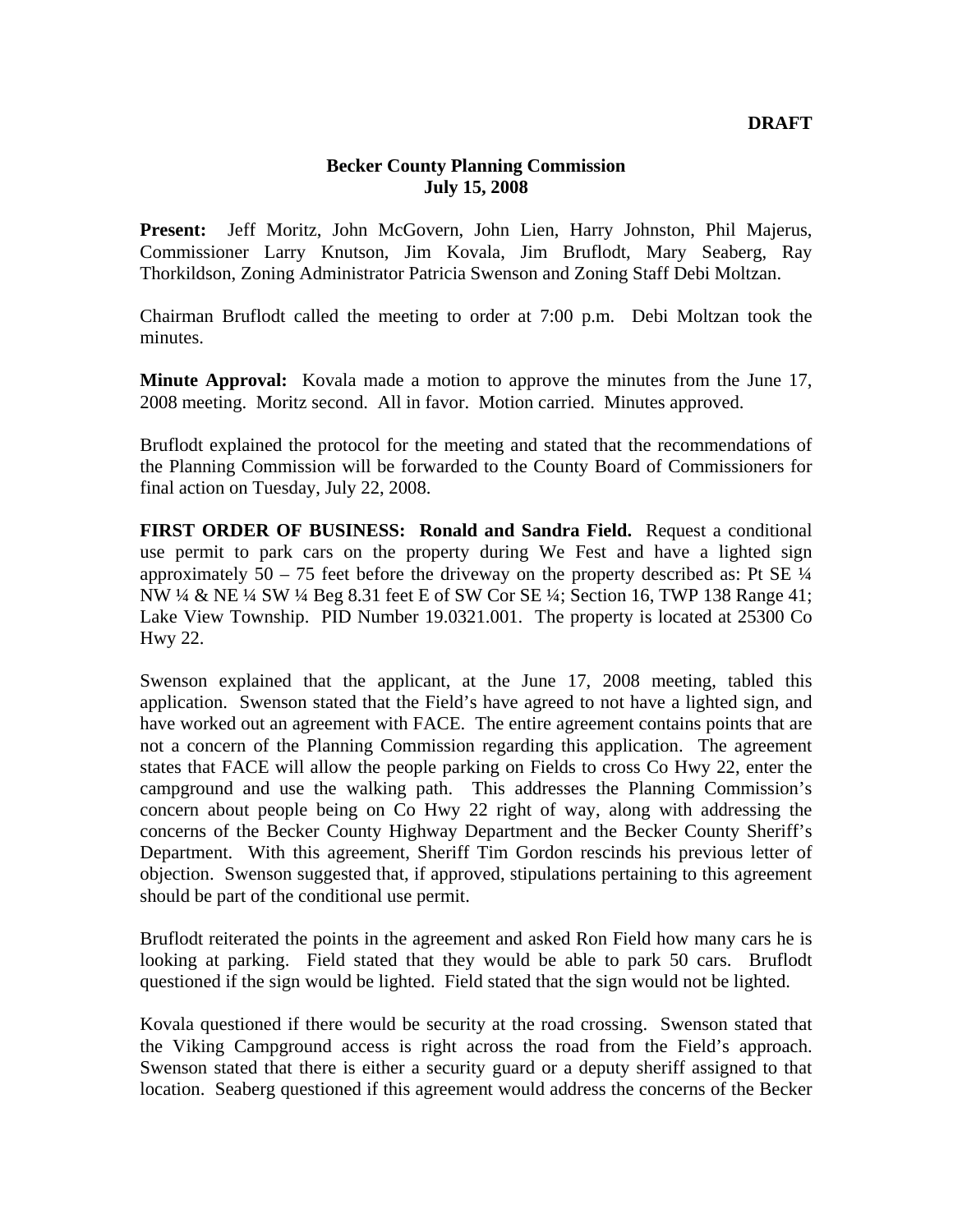County Highway Department. Swenson stated that the concerns of the highway department were that there be no foot traffic in the county road right of way, which this agreement addresses. Seaberg questioned if the agreement between Field and FACE needed to be signed before the Planning Commission can make its recommendation. Swenson stated that it did not because the agreement contains many other issues that need to be worked out between Field and FACE that are not a concern of the County, but the conditional use permit would need to have a stipulation that this agreement is in place to be valid. Johnston questioned how the people would get to the walking path since the ditch is now full of water. Field stated that they would have to walk around the wetland.

No on spoke in favor of the application. No one spoke against the application. There was no further written correspondence either for or against the application. At this time, testimony was closed and further discussion was held.

Bruflodt stated that the questions by the Planning Commission have been answered, but felt that the conditional use permit should have a stipulation that the conditional use permit would be valid only as long as there is an agreement with FACE. Lien also felt that the questions have been answered.

**Motion:** Lien made a motion to approve a conditional use permit to park cars on the property during WE FEST with the stipulations that the maximum number of cars to be parked is 50 and that the conditional use permit is only valid as long as there is an agreement with FACE to allow access through the campground based on the fact that the agreement allow for no foot traffic on Co Hwy 22 and addresses the safety concerns of the Becker County Sheriff and Becker County Highway Department. Johnston second. All in favor. Motion carried.

**SECOND ORDER OF BUSINESS: Holly & Judith Bergstrom.** Request approval of a certificate of survey for a 7.8 acre tract of land to be split into two parcels (3.3 acres and 4.5 acres) for the property described as Lot 4 East of CSAH #27 and N of TWP Rd, Section 27, TWP 140, Range 40; Holmesville Township. PID Number 16.0176.000. The property is located at 23096 Duffney Road and is on Momb Lake.

Swenson explained that the applicant had tabled this application from an earlier meeting.

Dave Heyer, Surveyor, explained that the property would be split into two tracts of land to allow the daughter to build a house. Access to the best building site on the new tract would be from CSAH #27.

Lien questioned how much buildable area there was on the new lot. Heyer stated that there was 31,000 sq ft on each lot. Lien questioned how much buildable area was on each side of the wetland. Heyer stated that about half of the buildable area was on each side of the wetland. Kovala questioned if the new lot would have lake access. Swenson stated that, if the new lot were to use the lake, both lots would share an access the existing access.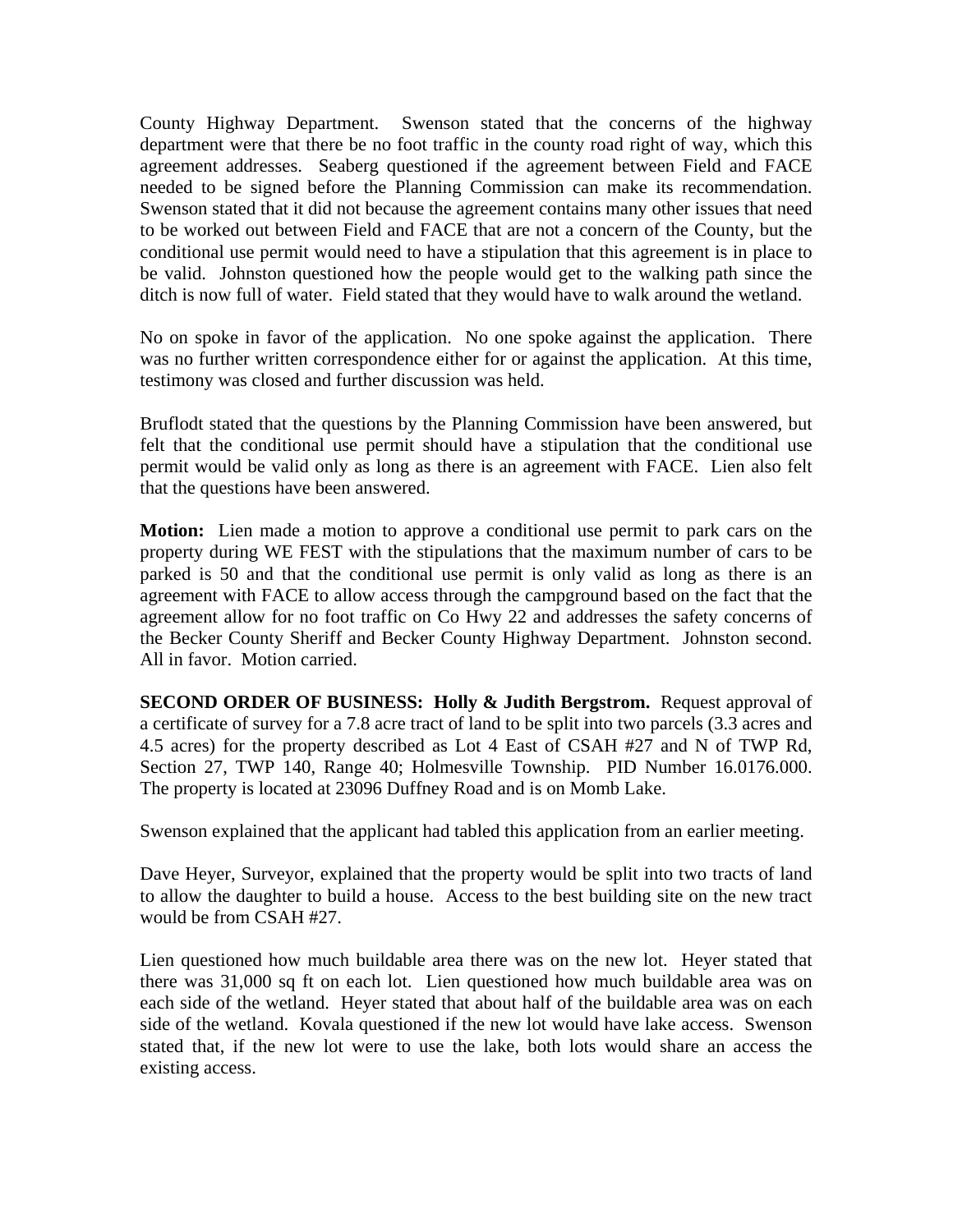No one spoke in favor of the application. No one spoke against the application. Written correspondence was received from William Holzgrove in favor of the application. At this time, testimony was closed and further discussion was held.

Johnston questioned if the Environmental Review Technical Panel looked at the certificate of survey. Swenson stated that they did and stated that the ERTP looks at the environmental impacts and that the Planning Commission looks at how the application fits with the criteria of the Zoning Ordinance.

Discussion was held regarding allowing a conditional use permit to allow two dwellings on the property instead of subdividing the property. Knutson stated that the Board is concerned with protecting the lake and suggested that, if possible, leave the entire shoreline intact with the parcel with the existing house, along with all the land north of the wetland and create a buildable tract south of the wetland, with access from Duffney Road. Lien questioned the required lot size. Swenson stated that this application was received prior to the new lot size requirements on natural environment lakes, so the old ordinance would apply. Swenson also stated that two things need to be looked at and kept separate when making a determination. Useable area is the lot area excluding wetlands and road right of ways. The required useable area is 80,000 sq ft. Buildable area is the amount of land that lies within the building setbacks. The required buildable area is 2,000 sq ft.

Knutson questioned Heyer if he understood his suggestion for splitting his lot. Heyer stated that he understood and felt that it could be done if it were agreed upon by the Bergstroms. Swenson stated that the applicant could table the application to either submit a new survey showing the split as suggested by Knutson or stake out the house location on the proposed lot so that the Planning Commission could re-visit the site. Knutson also stated that a conservation easement could also be placed on the shoreline. Swenson stated that the Becker County Soil and Water Conservation did not comment on the application because it was their understanding through the Environmental Review Technical Panel that there would be no impact to the wetlands.

Pete Randolph, Holmesville Township, was concerned about the flow of the wetlands and that any work to be done should not restrict this flow, whether a bridge or a culvert is installed.

At this time, Bergstrom asked to table his application.

**THIRD ORDER OF BUSINESS: Chris and Dawn Rofidal.** Request a conditional use permit to exceed the 1.5 story accessory structure regulation based on the fact that the structure would take advantage of the natural topography of the parcel. The accessory structure would not exceed 22 feet and would be built into a hillside. The request is for the property described as: Pt Govt Lots 6 & 7, Comm SW Cor Govt Lot 6 Th E 394.64 ft; Section 2, TWP 142, Range 38; Round Lake Township. The property is located on Juggler Lake and is located at 39187 W Juggler Road. PID Number 25.0135.002.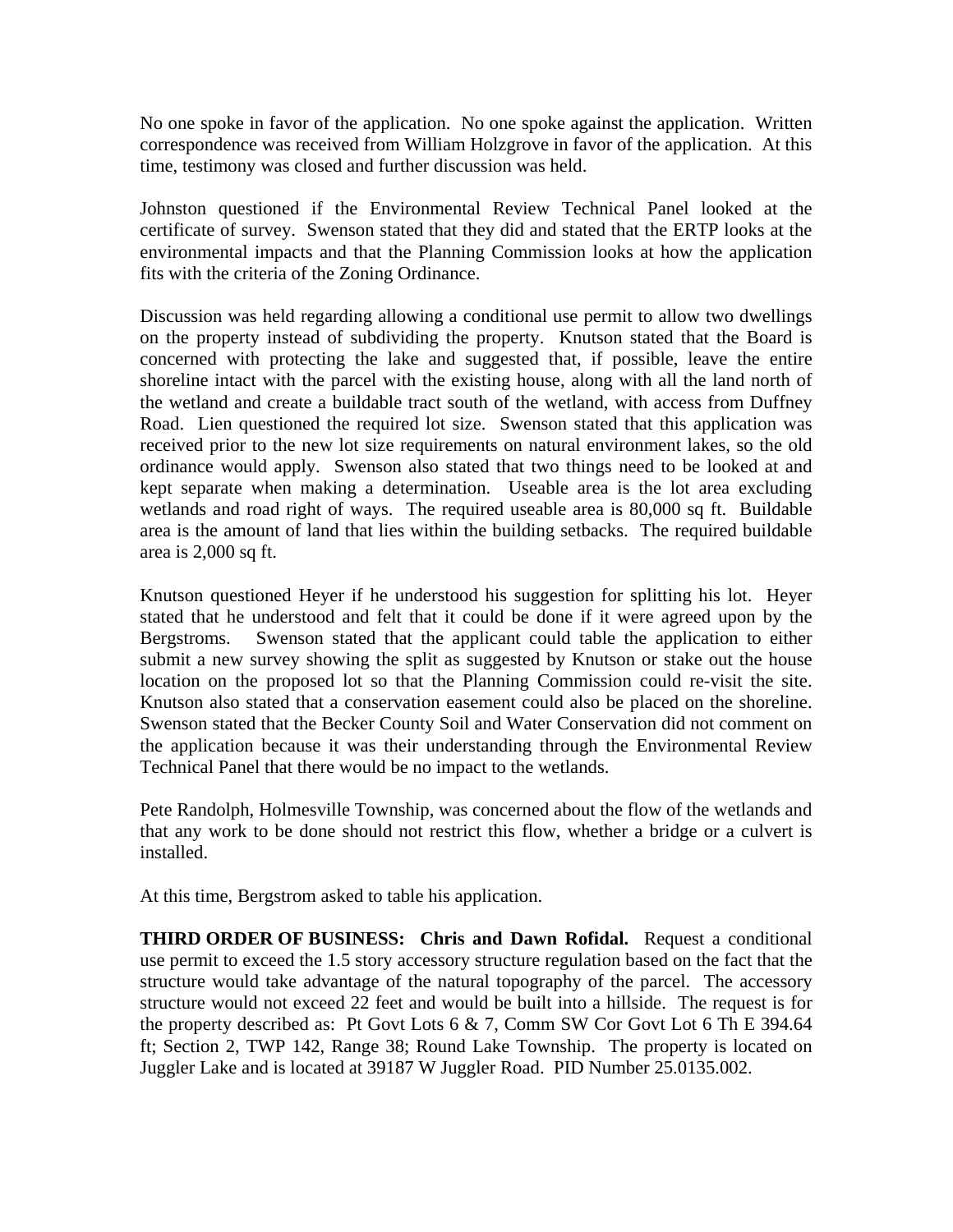Dawn Rofidal explained the application to the Board. Rofidal wants to keep their garage behind the line of sight of the neighbors. They want to take advantage of the natural topography with a smaller footprint building being tucked into the hillside. The height of the structure would be less than 22 feet and would be constructed further from the lake than the existing flat surface. Johnston questioned the height of the structure. Swenson stated how the height of a structure is determined is outlined in the Zoning Ordinance definitions.

No one spoke in favor of the application. No one spoke against the application. Written correspondence was received from Mike Gunderson and James and Nancy Ulring, all in favor of the application. At this time, testimony was closed and further discussion was held.

Kovala questioned the outside entrance to the upper floor. Rofidal stated that she misspoke as to which side the entrance was from. Kovala questioned the need for the extra space. Rofidal stated that they needed a secure area for their tools and toys. Kovala questioned the need for a second story when a one and one-half story is allowed. Rofidal stated that they needed a handicapped assessable location for someone to stay. Rofidal stated that a similar conditional use permit was granted to Lindstrom on Bad Medicine Lake. Knutson stated that Lindstrom had a severe topographical problem; there was no level area on the lot. Knutson stated that the Rofidal lot did have a level spot. Rofidal stated that they are trying to keep the footprint smaller by utilizing the topography. Rofidal stated that their lot is not large enough for a guesthouse and they do not want a second dwelling on the property.

Lien stated that the plan is a good plan, but the Board must be consistent. In all fairness, the Board has denied several other requests. Seaberg stated that the garage could be constructed one story and made larger and put the living quarters on one end.

**Motion:** Lien made a motion to deny the request for a conditional use permit to exceed the 1.5 story accessory structure based on the fact that it is not compatible with the surrounding area, the topography does not dictate this type of construction and other similar requests have been denied. Seaberg second. All in favor. Motion carried.

**FOURTH ORDER OF BUSINESS: Paul and Peter Balega.** Request a change of zone from agricultural to residential and approval of a certificate of survey for a 4.5 acre tract of land to be divided into two tracts of land (41,900 sq ft and 152,800 sq ft) for the property described as: Part of Govt Lot  $3 \& 4$  and pt NW  $\frac{1}{4}$  SE  $\frac{1}{4}$ ; Section 10, TWP 139, Range 40; Erie Township. PID Number 10.0096.000. The property is located on the east shore of Pickerel Lake.

Paul Balega, Peter Balega and Scott Walz explained the application. Walz stated that the one tract of land would be divided into two tracts. The property meets or exceeds the requirements of the Zoning Ordinance. Walz stated that the current water level is about 1.5 feet above the ordinary high water mark.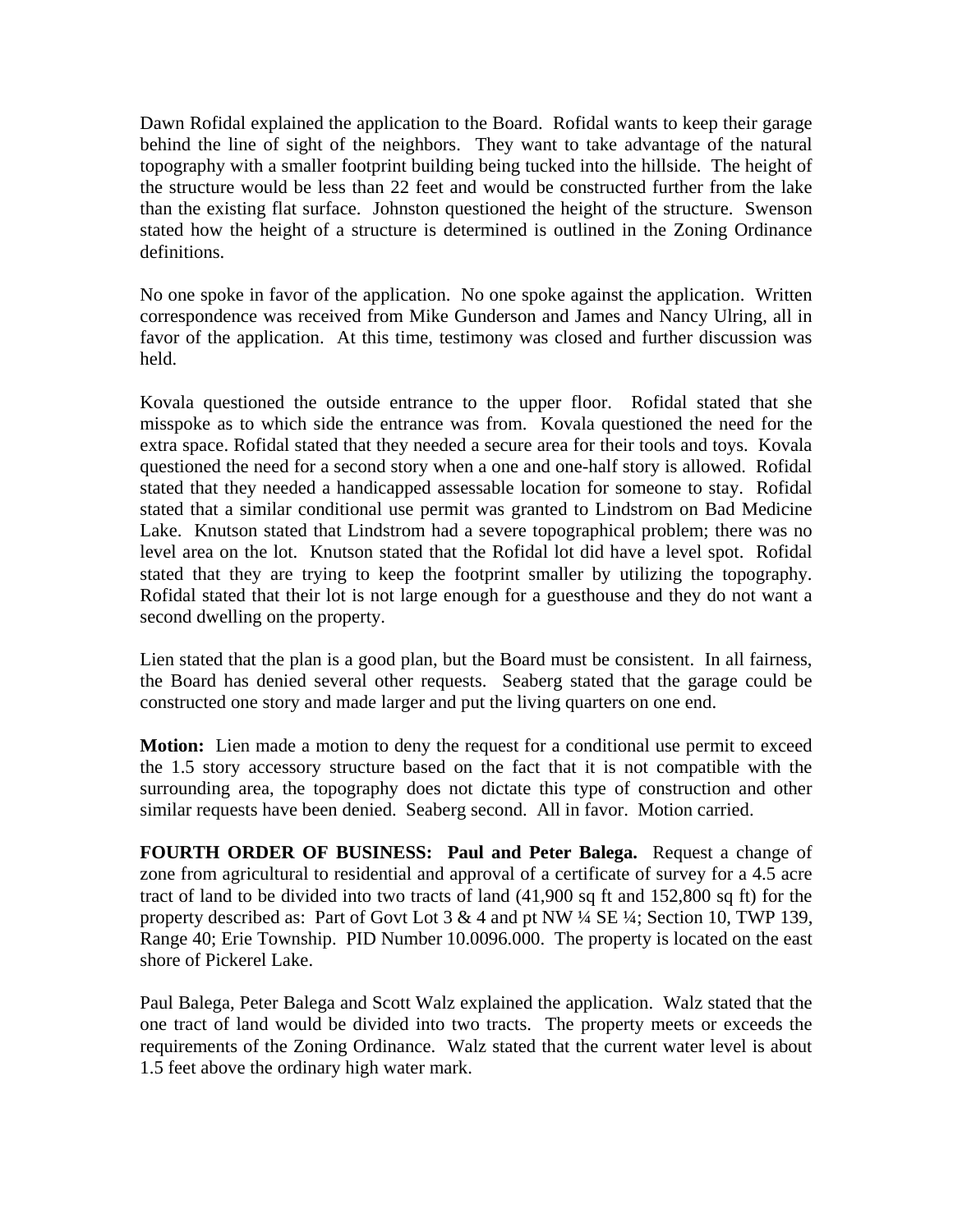Kovala questioned if the public road would be extended. Walz stated that one tract would own the 66 ft strip to the public road and the other tract would be served by an easement. Walz stated that if further subdivision would be done, the road would require updating.

No one spoke in favor of the application. No one spoke against the application. Written correspondence was received from Eric and Clair Johnson, with concern of further subdivision. At this time, testimony was closed and further discussion was held.

Johnston stated that the application meets all the requirements of the Zoning Ordinance.

**Motion:** Johnston made a motion to approve the change of zone from agricultural to residential and approve a certificate of survey for two tracts of land based on the fact that the application meets the requirements of the Zoning Ordinance and is compatible to the surrounding area. Kovala second. All in favor. Motion carried.

**FIFTH ORDER OF BUSINESS: Gerald Bierdeman.** Request a change of zone from agricultural to residential for one tract of land and approve a certificate of survey to allow one tract of land 43,649 sq ft in size and a remnant tract of 5.17 acres for the property described as Pt Govt Lots 2 & 3; Section 34, TWP 138, Range 43; Cormorant Township. PID Number 06.0457.000. The property is located at 10213 Sherbrooke Beach Lane.

Dave Heyer and Gerald Bierdeman explained the application. The request for a change of zone is on the 43,649 sq ft tract and the remnant tract of 5.17 acres would remain agricultural. The lots meet or exceed the requirements of the Zoning Ordinance.

No one spoke in favor of the application. No one spoke against the application. There was no written correspondence either for or against the application. At this time, testimony was closed. Further discussion was held.

Lien stated that the application and survey are straightforward and meet the criteria of the Zoning Ordinance.

**Motion:** Lien made a motion to approve the subdivision of one tract of land into a 43,639 sq ft tract and 5.17 acre tract of land and the change of zone from agricultural to residential for the 43,649 sq ft tract of land based on the fact that the request meets the criteria of the Zoning Ordinance and is compatible with the surrounding area. Seaberg second. All in favor. Motion carried.

## **SIXTH ORDER OF BUSINESS: Final Plat of The Plantation.**

Swenson stated that the preliminary plat of six lots and change of zone was approved in January 2008. The plat was approved with a conservation easement. The final plat is in order for final approval.